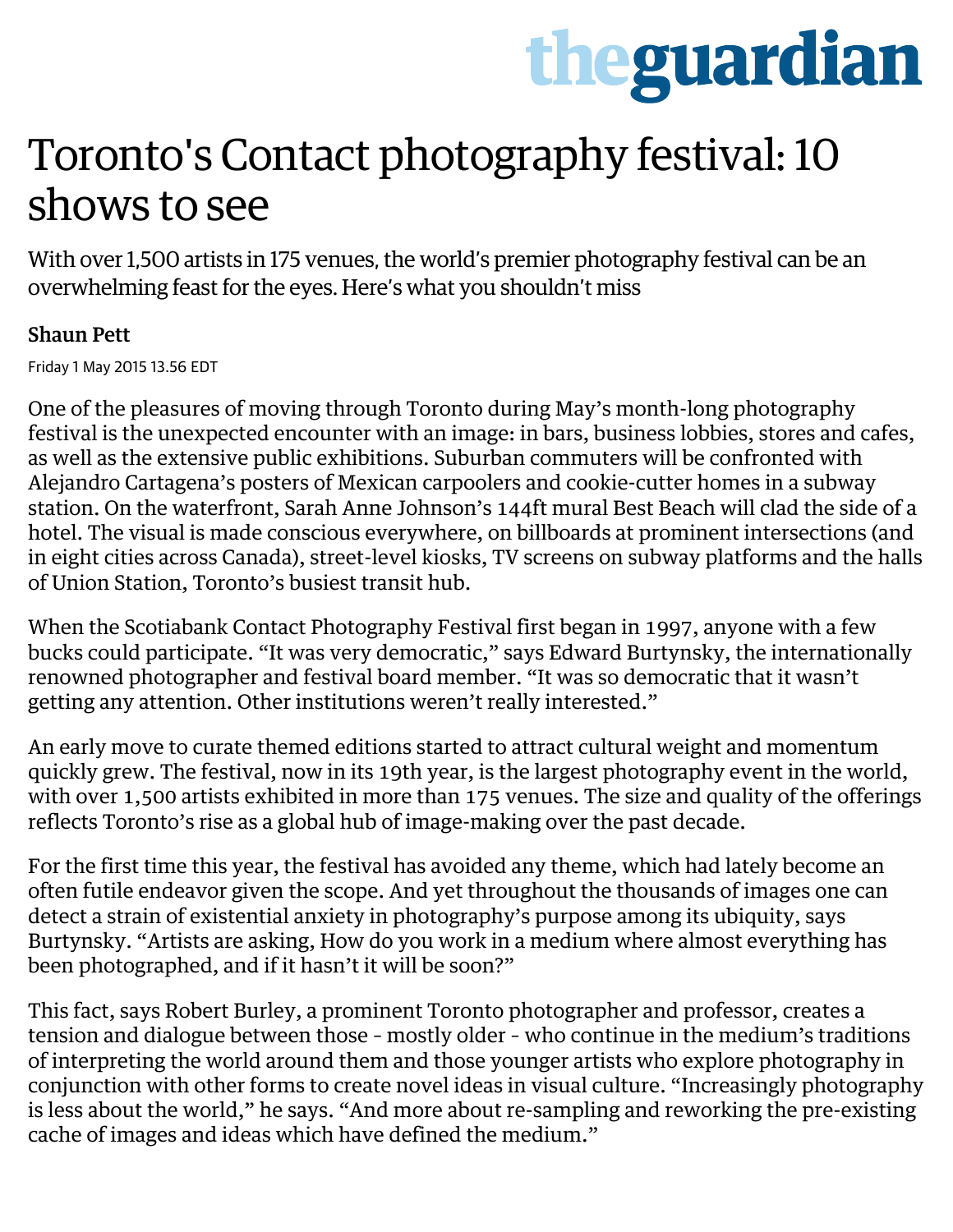From this torrent of images, here are 10 shows not to miss.

#### **Memory Unearthed: The Lodz Ghetto photographs** – **[Henryk Ross](http://www.telegraph.co.uk/culture/photography/11485378/Inside-the-Lodz-Ghetto-photos-by-Henryk-Ross.html)**

Alongside his official duties taking photographs for identity cards and promoting the industry of the ghetto, Ross risked his life documenting surreptitiously the everyday horrors Polish Jews experienced under the Nazis. Culled from 3,000 negatives that Ross buried to protect and recovered later, the images of suffering and deportations alongside intimate family portraits can elicit ambiguous interpretations and offer a rare look into lives occupied by survival and the end.

#### **Surveillance - [Andr](http://www.pbs.org/wnet/americanmasters/episodes/andre-kertesz/about-andre-kertesz/645/)**é **K**é**rtesz**

Kértesz's pioneering work – his unusual compositions and photo essays – created much of the visual language still used today. This exhibition focuses on one of his recurring themes, assembling for the first time images that resonate with longing, intimacy and the menacing leer of the unseen watcher.

#### **The Unseen Seen - [Reiner Riedler](http://www.photography.at/)**

Given access to the archives of the Deutsche Kinemathek Museum in Berlin, Riedler manipulates the disappearing materiality of film by photographing backlit reels of famous 35mm movies. The results are mesmerizing irises that often resonate with the film's title in colour and pattern.

#### **Part Picture**

Curator Chris Wiley has collected a group of young North American photographers who, in response to the omnipresent and ethereal nature of the digital image, have turned to mediums such as painting and sculpture to form hybrid pictures. Building on the practices of established artists like [Jan Groover](http://www.nytimes.com/2012/01/12/arts/design/jan-groover-postmodern-photographer-dies-at-68.html?_r=0) and [James Welling,](http://jameswelling.net/) these works explore the processes and the materiality of photography, often eschewing the camera itself. Light, colour and texture play in abstraction to ask what potentials photography still contains.

#### **Past Picture: Photography and the Chemistry of Intention**

Paired with Part Picture, this collection of late 19th and early 20th-century photographs spans 150 years of technique and innovation of such seminal artists as Man Ray, William Henry Fox [Talbot and Paul Strand. From cyanotypes to calotypes, the works here reveal photography's](http://www.metmuseum.org/toah/hd/tlbt/hd_tlbt.htm) interest in transforming everyday objects rather than representing them.

#### **[Mark Ruwedel](http://www.yossimilo.com/artists/mark_ruwe/)**

Winner of the annual \$50,000 Scotiabank [Photography](http://www.theguardian.com/artanddesign/photography) Award, American-Canadian Mark Ruwedel has spent his career documenting the intersection of human and geological effects on the western landscapes of the United States and Canada. His stark black and white photos capture the traces, both transitory and long lasting, of human presence on the land, from a ceremonial path through the desert to the empiric railways cut through the continent.

#### **Generations - [Annu Palakunnathu Matthew](http://www.annumatthew.com/)**

Collecting 20 years of film and photography work, Annu Palakunnathu Matthew's Generations